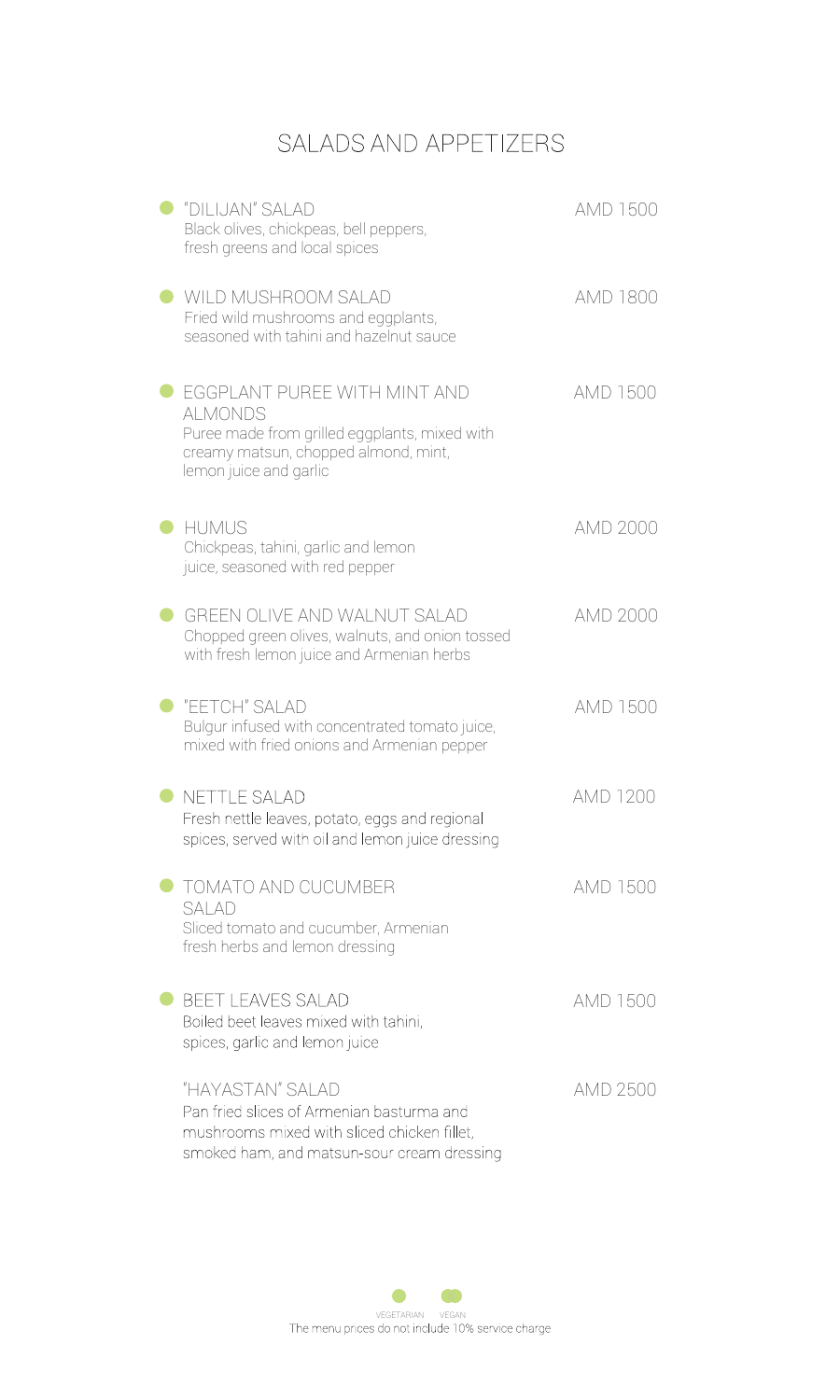| <b>GREEN BEAN SALAD</b><br>Green beans, tomatoes, garlic and dill<br>seasoned with lemon juice                                           | AMD 1500        |
|------------------------------------------------------------------------------------------------------------------------------------------|-----------------|
| LENTIL AND CARROT SALAD<br>Lentils, carrots, garlic, infused with<br>exotic spices and topped with matsun                                | AMD 1300        |
| "AYLAZAN"<br>Fried eggplant, green pepper and onions<br>seasoned with parsley, coriander and garlic                                      | AMD 1500        |
| RED BEAN CUTTLET WITH<br><b>FRIED VEGETABLES</b>                                                                                         | <b>AMD 2200</b> |
| LENTIL KUFTA<br>Mashed pink lentil fingers with bulgur and<br>local spices, served with chopped tomato,<br>onion and pepper              | AMD 1500        |
| DRAINED MATSUN SALAD WITH CHIPS<br>A creamy matsun dip with chopped tomatoes,<br>olives, and garlic served with dry, spiced lavash chips | AMD 1500        |
| <b>ASSORTED MEAT PLATTER</b><br>Smoked pork and beef fillets, smoked<br>sausage and Armenian Basturma                                    | AMD 3500        |
| <b>ASSORTED CHEESE PLATTER</b><br>Selection of Armenian cheeses                                                                          | AMD 2800        |
| DRAINED MATSUN (YOGURT)<br>Sprinkled with paprika and chopped walnuts                                                                    | AMD 1300        |
| <b>REJAN</b><br>Village sour cream                                                                                                       | AMD 1300        |
| PICKLES AND MARINADES                                                                                                                    | AMD 1500        |
| <b>BLACK AND GREEN OLIVES</b>                                                                                                            | <b>AMD 2000</b> |
| <b>BREAD/LAVASH</b>                                                                                                                      | <b>AMD 300</b>  |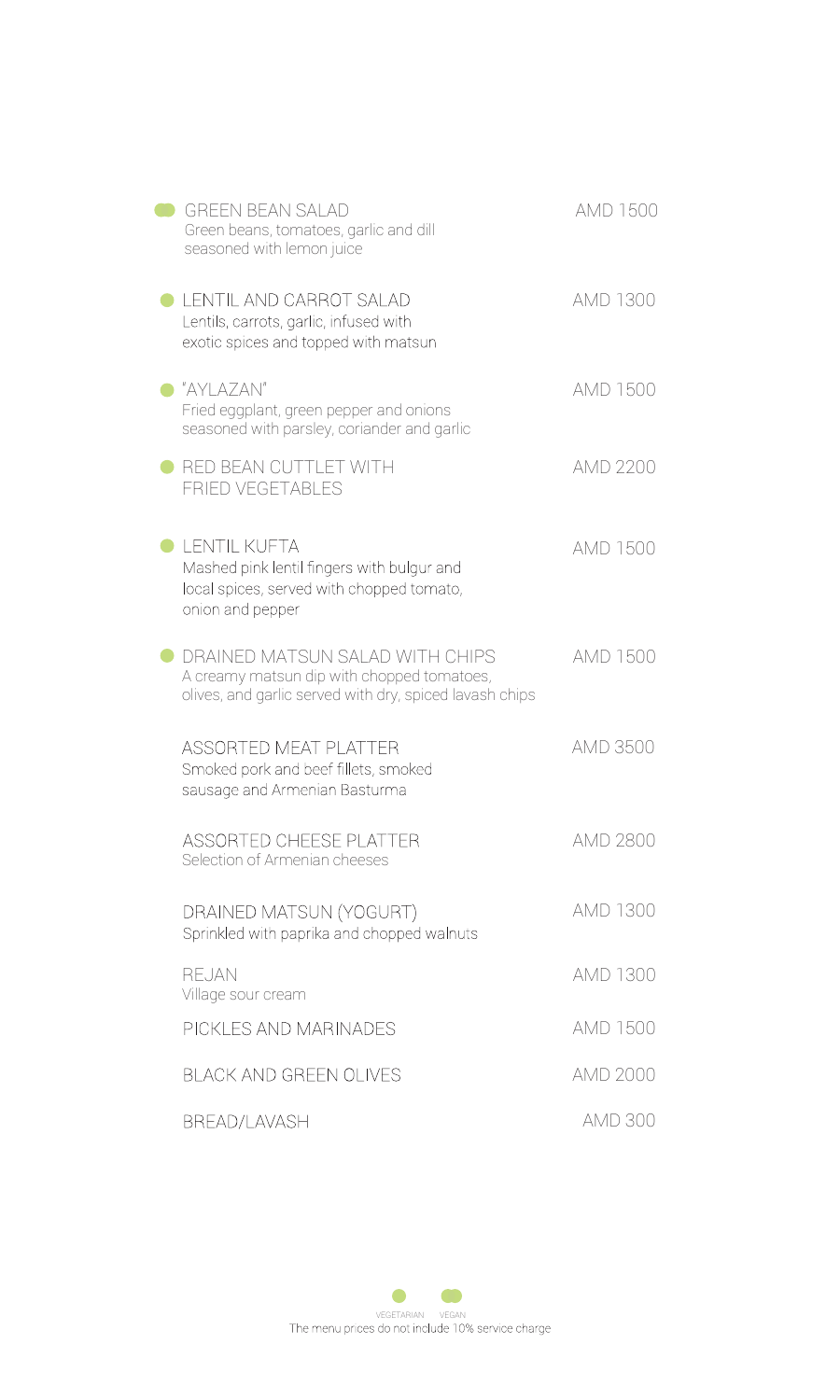# EGG DISHES

| <b>EGG CASSEROLE</b><br>Eggs, milk, bread and grated cheese baked<br>and garnished with parsley and pepper                                           | AMD 1500 |
|------------------------------------------------------------------------------------------------------------------------------------------------------|----------|
| GREEN BEANS WITH EGGS AND CHEESE                                                                                                                     | AMD 1500 |
| <b>WHEAT WITH EGGS</b><br>Eggs mixed with cracked wheat infused<br>with tomato juice and fried onions and eggs.<br>Garnished with parsley and pepper | AMD 1500 |
| OKRA WITH EGGS<br>Eggs with okra, tomatoes and fried onions                                                                                          | AMD 1500 |
| <b>FRIED EGGS</b><br>Your choice of eggs with tomatoes,<br>cheese, greens, basturma or ham                                                           | AMD 1500 |
| EGGPLANTS WITH EGGS                                                                                                                                  | AMD 1500 |
| POACHED EGGS                                                                                                                                         | AMD 1000 |
| <b>SCRAMBLED EGGS</b>                                                                                                                                | AMD 1000 |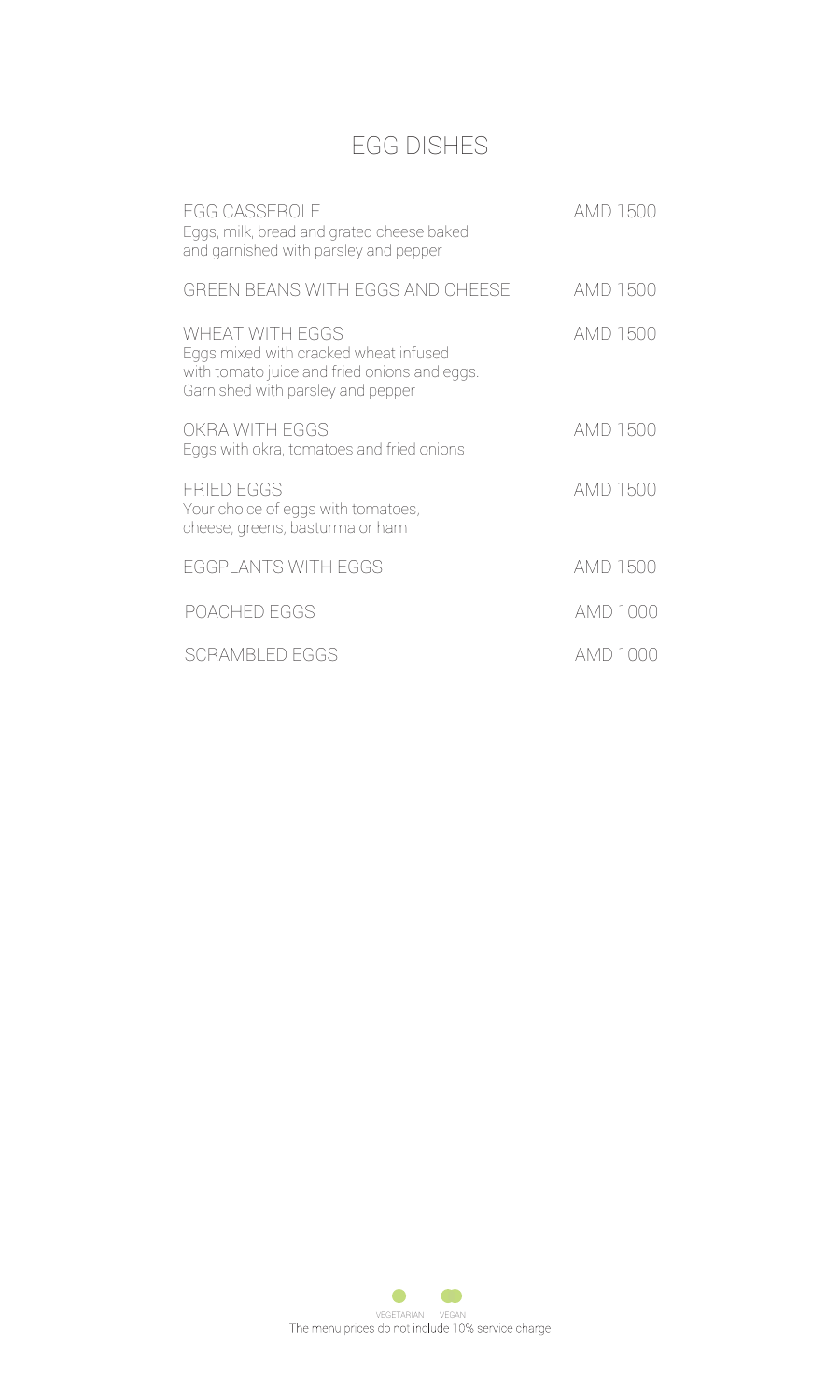### SOUPS

| <b>COLD TOMATO SUMMER SOUP</b><br>Tomatoes, green pepper, onions,<br>garlic and vinegar blended into a<br>rich soup. Served cold | <b>AMD 1200</b> |
|----------------------------------------------------------------------------------------------------------------------------------|-----------------|
| <b>VEGETABLE SOUP</b><br>A light soup prepared with fresh<br>seasonal vegetables                                                 | AMD 1000        |
| NETTLE SOUP<br>Potatoes and sautéed onions cooked<br>in vegetable broth with nettle and<br>poached eggs. Seasoned with parsley   | <b>AMD 1000</b> |
| WILD MUSHROOM SOUP<br>Light soup prepared with fresh wild<br>mushrooms, potatoes, onions and<br>rice, garnished with greens      | <b>AMD 1200</b> |
| MUSHROOM AND APRICOT SOUP<br>Creamy mushroom soup prepared with dried<br>apricots, served with sour cream and fresh<br>parsley   | AMD 1500        |
| <b>AVELUK SOUP</b><br>Sorrel, fried onions, potatoes,<br>wheat and walnuts                                                       | <b>AMD 1200</b> |
| CHICKEN SOUP<br>A light chicken soup with rice and herbs                                                                         | AMD 1200        |
| SPAS (MATSUN SOUP)<br>A light Eastern Armenian version of this<br>traditional soup of matsun and shelled<br>wheat with mint      | <b>AMD 1200</b> |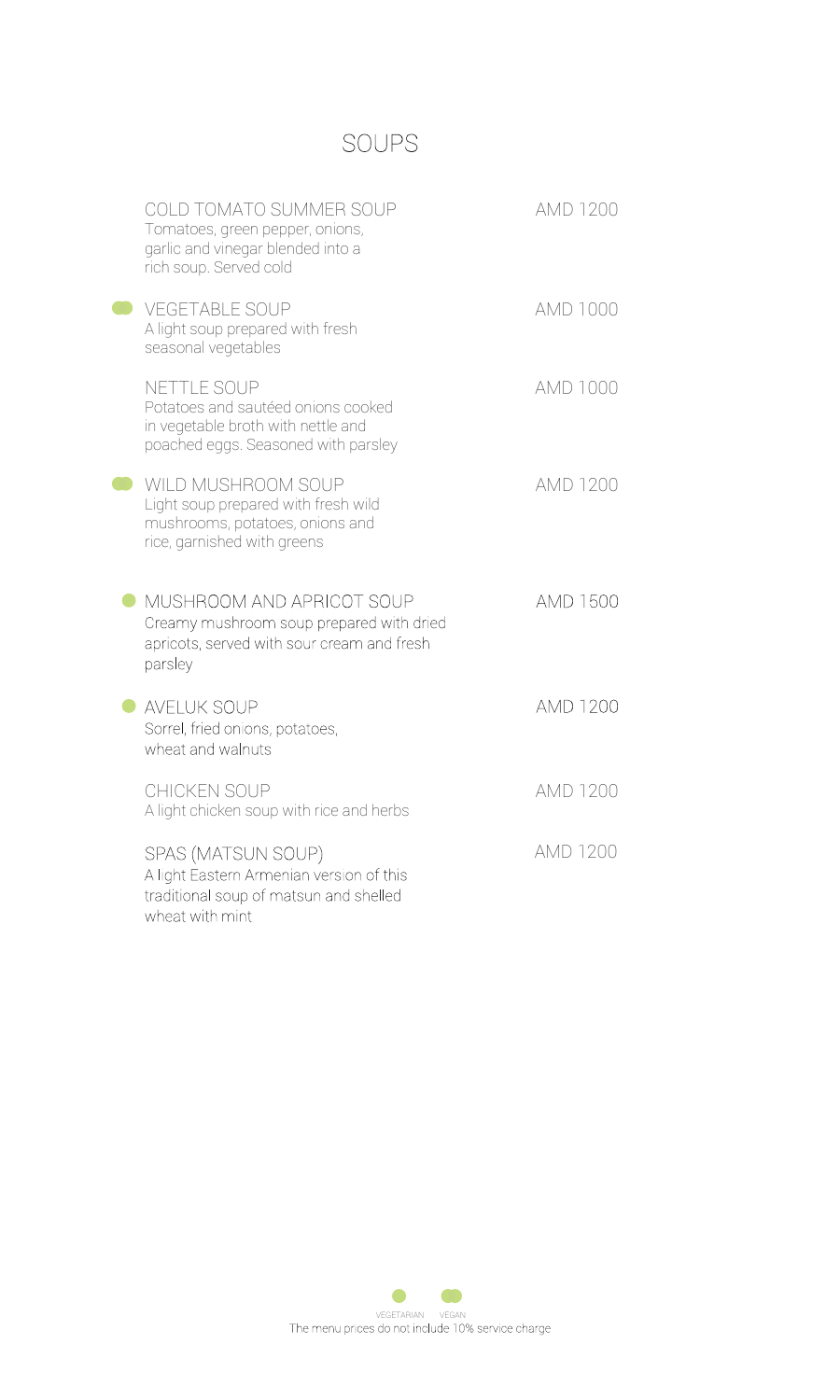## PILAFS AND SIDE DISHES

|                                                                                                                                            |     | full portion / 1/2 portion |
|--------------------------------------------------------------------------------------------------------------------------------------------|-----|----------------------------|
| RICE PILAF WITH BROAD<br><b>GREEN BEANS AND TARAGON</b><br>Rice pilaf cooked in butter with green<br>beans and taragon                     |     | AMD 1000/600               |
| RICE PILAF WITH HERBS<br>Rice pilaf cooked in butter with parsley,<br>dill, spinach, coriander and saffron                                 |     | AMD1000/600                |
| RICE AND LENTIL PILAF<br>Rice and lentils, served with fried<br>onions and Armenian red pepper                                             |     | AMD1000/600                |
| SPELT PILAF WITH MUSHROOMS<br>Pilaf made with spelt (an ancient Armenian whole<br>grain), mixed with fried onions and mushrooms            |     | AMD 1500/800               |
| <b>BULGUR PILAF WITH CELERY</b><br>Bulgur pilaf mixed with celery and crushed<br>noodles, served with black pepper on top                  |     | AMD 1000/600               |
| ARISHTA WITH WILD MUSHROOMS<br>Handmade Armenian pasta, mixed with<br>fresh spinach and wild mushrooms.<br>Served with matsun-garlic sauce |     | <b>AMD 1500</b>            |
| <b>BULGUR PILAF "VAN" STYI F</b><br>Traditional "Van" pilaf, with bulgur,<br>fried local pork, onions and tomatoes                         |     | AMD 2800                   |
| <b>POTATOES</b><br>Your choice of fried, oven-baked,<br>mashed or home style                                                               | amd | 1000/600                   |
| FRIED MUSHROOMS<br>Fresh champignons sautéed<br>with onions and butter                                                                     |     | AMD 2500/1500              |
| FRIED WILD MUSHROOMS                                                                                                                       |     | AMD 2500/1500              |
| FRIED WILD MUSHROOMS<br><b>WITH EGGS</b><br>Local tree mushrooms served<br>with scrambled eggs                                             |     | AMD 2500/1500              |
| SAUTEED ARMENIAN BEET LEAVES<br>Sautéed in butter with or without onion                                                                    |     | AMD 2500/1500              |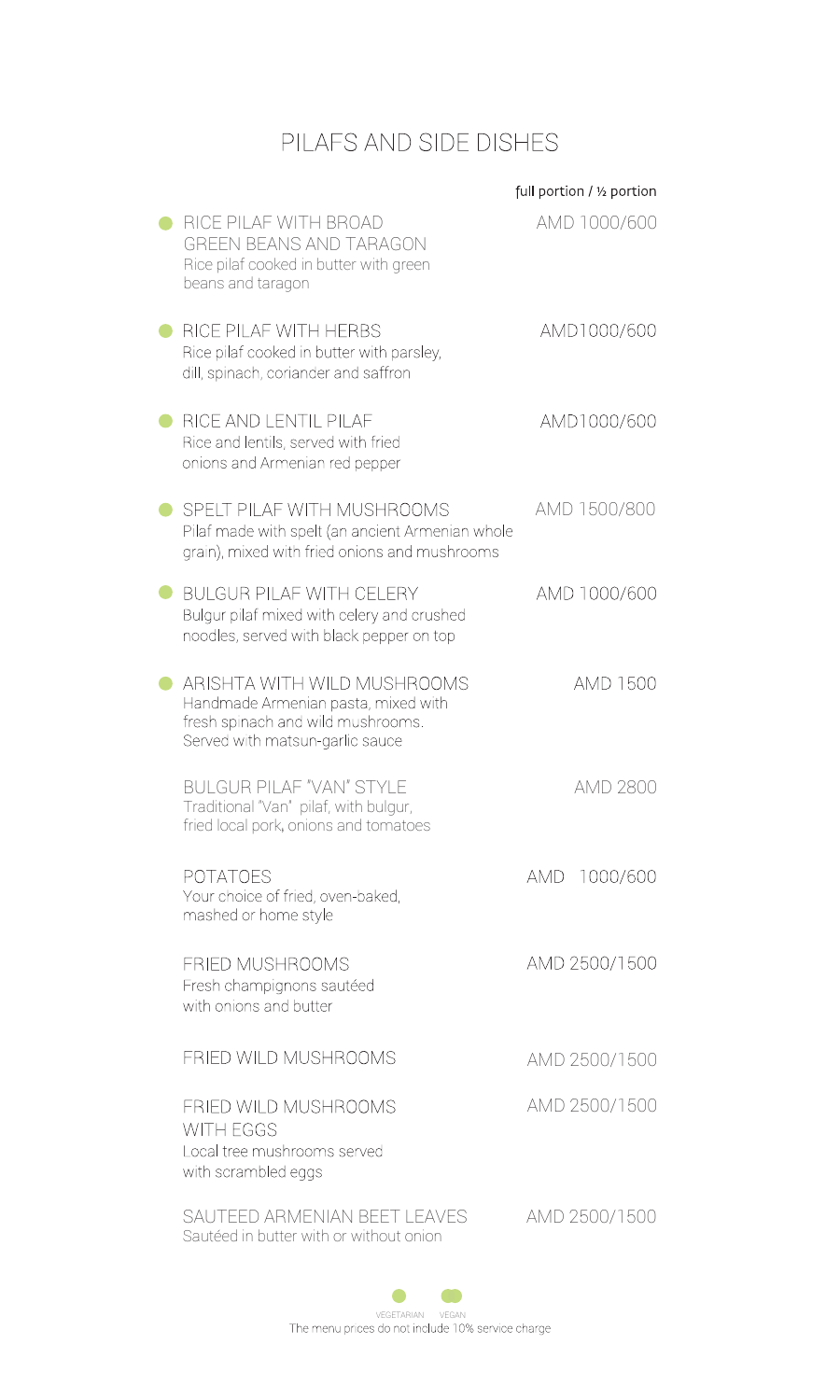### MAIN COURSES

#### **Bakery**

| lahmajun<br>• Beef: ground beef, vegetables and<br>spices on our special thin crust                                                                                                                                 | amd 90   |
|---------------------------------------------------------------------------------------------------------------------------------------------------------------------------------------------------------------------|----------|
| • Beef/Matsun: ground beef, yogurt, walnuts<br>and spices on our special thin crust                                                                                                                                 |          |
| • Cheese: our special bubbling, crispy crust,<br>with a mixture of Armenian cheeses and<br>dried mint                                                                                                               |          |
| LAHMAJUN WITH BEEF AND CHEESE                                                                                                                                                                                       | AMD 1200 |
| CHEESE BOEREG (4 pieces per serving)<br>A rich flaky dough filled with a mixture<br>of feta, cream cheese and fresh Herbs                                                                                           | AMD 1800 |
| <b>WARM SOUBOEREG</b><br>Sheets of Armenian pasta painstakingly rolled by<br>hand paper thin, layered with Armenian cheeses,<br>butter and parsley, baked until the top is crispy<br>brown and the cheese is melted | AMD 3000 |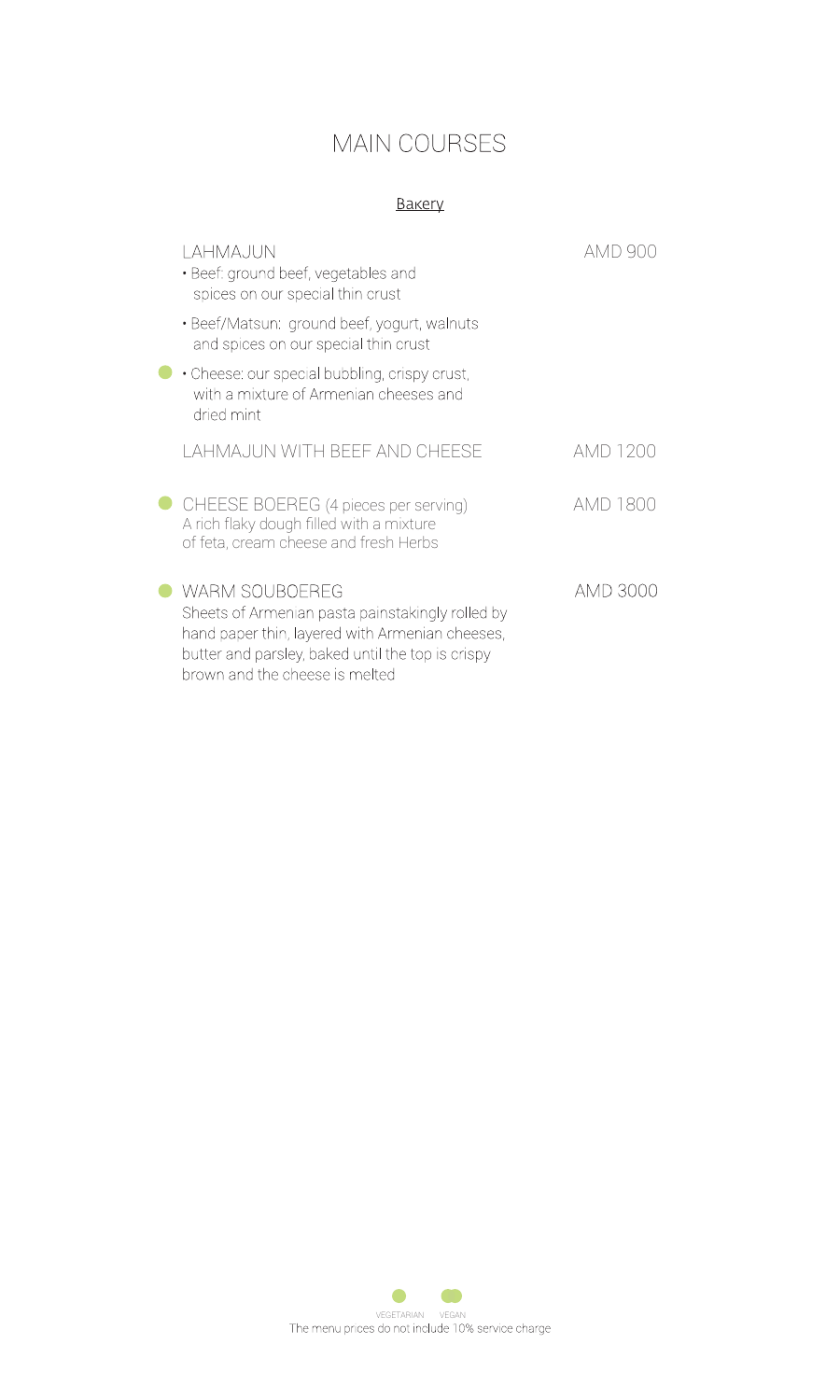|                                               |  | Stews |  |  |
|-----------------------------------------------|--|-------|--|--|
| Prepared in the oven and served in a clay pot |  |       |  |  |

| <b>LAMB STEW WITH GREEN</b><br>BEANS AND BLACK PLUM<br>Lamb stewed with green beans and black plum,<br>flavored with lemon juice and cinnamon, topped<br>with black pepper               | AMD 3200/2000 |
|------------------------------------------------------------------------------------------------------------------------------------------------------------------------------------------|---------------|
| <b>LAMB AND APRICOT STEW</b><br>Lamb stewed in apricot and lemon<br>juice, served with cinnamon                                                                                          | AMD 3200/2000 |
| BEEF STEW WITH POMEGRANATE<br>Beef stewed in pomegranate juice,<br>with a mixture of herbs and spices                                                                                    | AMD 3200/2000 |
| BEEF STEW WITH OKRA<br>Beef stewed with okra and tomatoes, flavored<br>with lemon juice, allspice and basil leaves                                                                       | AMD 3200/2000 |
| BEEF AND CELERY STEW<br>Beef stew, cooked with celery, chickpeas,<br>carrots and a blend of spices                                                                                       | AMD 3200/2000 |
| PUMPKIN BORANI<br>A traditional Tavoush region dish, with an<br>interesting combination of pumpkin, chickpeas,<br>bell peppers, raisins and dried apricots.<br>Garnished with fresh dill | AMD 1800      |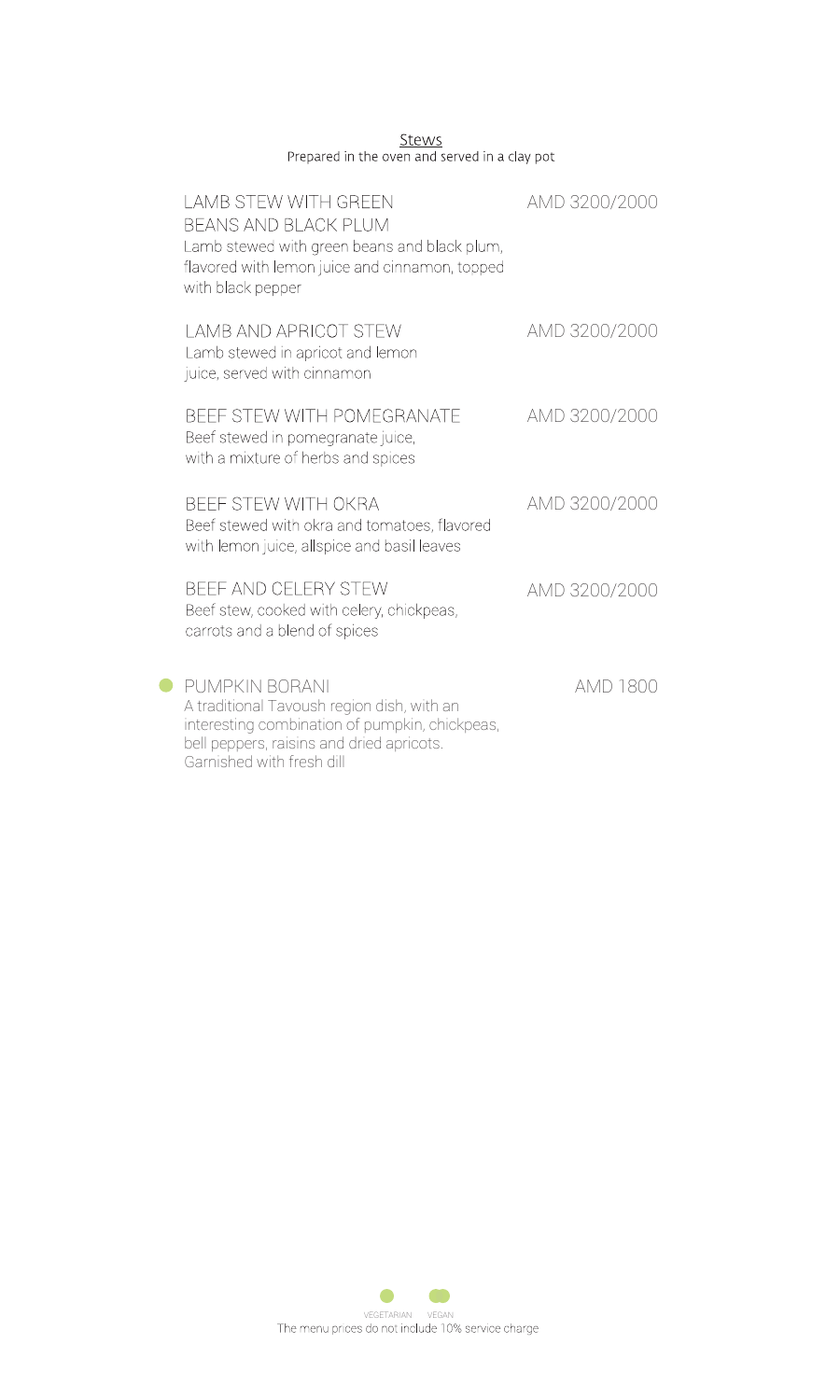### Meat Dishes

| <b>SMYRNA KUFTA</b><br>Lightly spiced ground beef balls pan<br>fried and, served in rich tomato gravy<br>and accented with Armenian spices.<br>Served with your choice of side dish | <b>AMD 3000</b> |
|-------------------------------------------------------------------------------------------------------------------------------------------------------------------------------------|-----------------|
| RASPBERRY LEAF DOLMA<br>Fresh raspberry leaves stuffed with<br>ground meat, onion, and spices                                                                                       | AMD 3000        |
| <b>KARNEE YARIK</b><br>Fried eggplants stuffed with ground meat<br>(beef ground with bell peppers, spices<br>and onions) and cooked in tomato souce                                 | AMD 3000        |
| CHEFS VEAL<br>Thinly sliced veal sautéed in its natural<br>broth with red and green peppers,<br>green onions and Armenian spices                                                    | AMD 4000        |
| PAN FRIED BEEF FILLET<br>Cooked in red wine and served with you<br>choice of fried potatoes, plain rice pilaf or<br>bulgur pilaf with celery                                        | AMD 4200        |
| LAMB KHASHLAMA IN WHITE WINF<br>Lamb slowly cooked in its own broth,<br>with vegetables and white wine                                                                              | AMD 4000        |
| LAMB SHANK FRIED WITH VEGETABLES                                                                                                                                                    | AMD 4000        |
| <b>LAMB TJVJIK</b><br>Lamb heart and lung fried with onion                                                                                                                          | AMD 3000        |
| <b>TAVOUSH STYLE FRIED PORK</b><br>Small pieces of local pork, pan fried with onions,<br>potatoes and cornelian cherries. Served in a clay pot                                      | AMD 3000        |
| PORK FILLET FRIED WITH BELL PEPPER                                                                                                                                                  | AMD 4200        |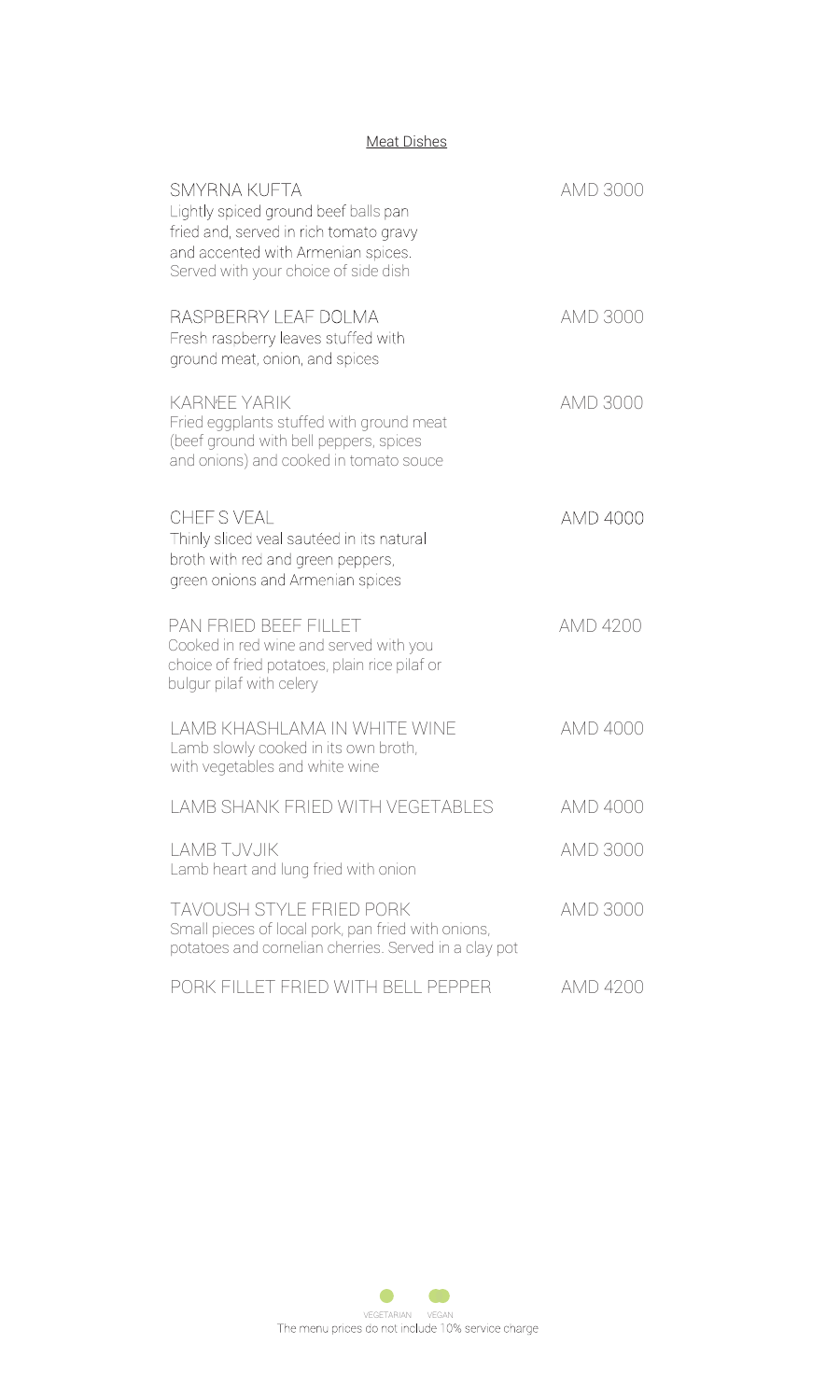### Chicken Dishes

| CHICKEN IN SPICY ORANGE SAUCE<br>Chicken marinated in orange and sweet spices<br>then baked and served in a reduction of its own<br>juices, with mint-flavored matsun on the side | AMD 2800        |
|-----------------------------------------------------------------------------------------------------------------------------------------------------------------------------------|-----------------|
| CHICKEN BRISKET WITH GREEN PEA PURFE                                                                                                                                              | AMD 3200        |
| FRIED CHICKEN WITH BLACKBERRY<br>Chicken prepared in white wine, with okra,<br>blackberries, walnuts and seasonal greens                                                          | AMD 3000        |
| PAN FRIED CHICKEN<br>Whole chicken served with your choice<br>of fried potatoes, plain rice pilaf or<br>bulgur pilaf with celery                                                  | <b>AMD 3000</b> |
| HARISA<br>Chicken meat cooked slowly with whole grains<br>to form a thick stew; topped with melted butter<br>and citric tang of ground red sumac                                  | AMD 1500        |

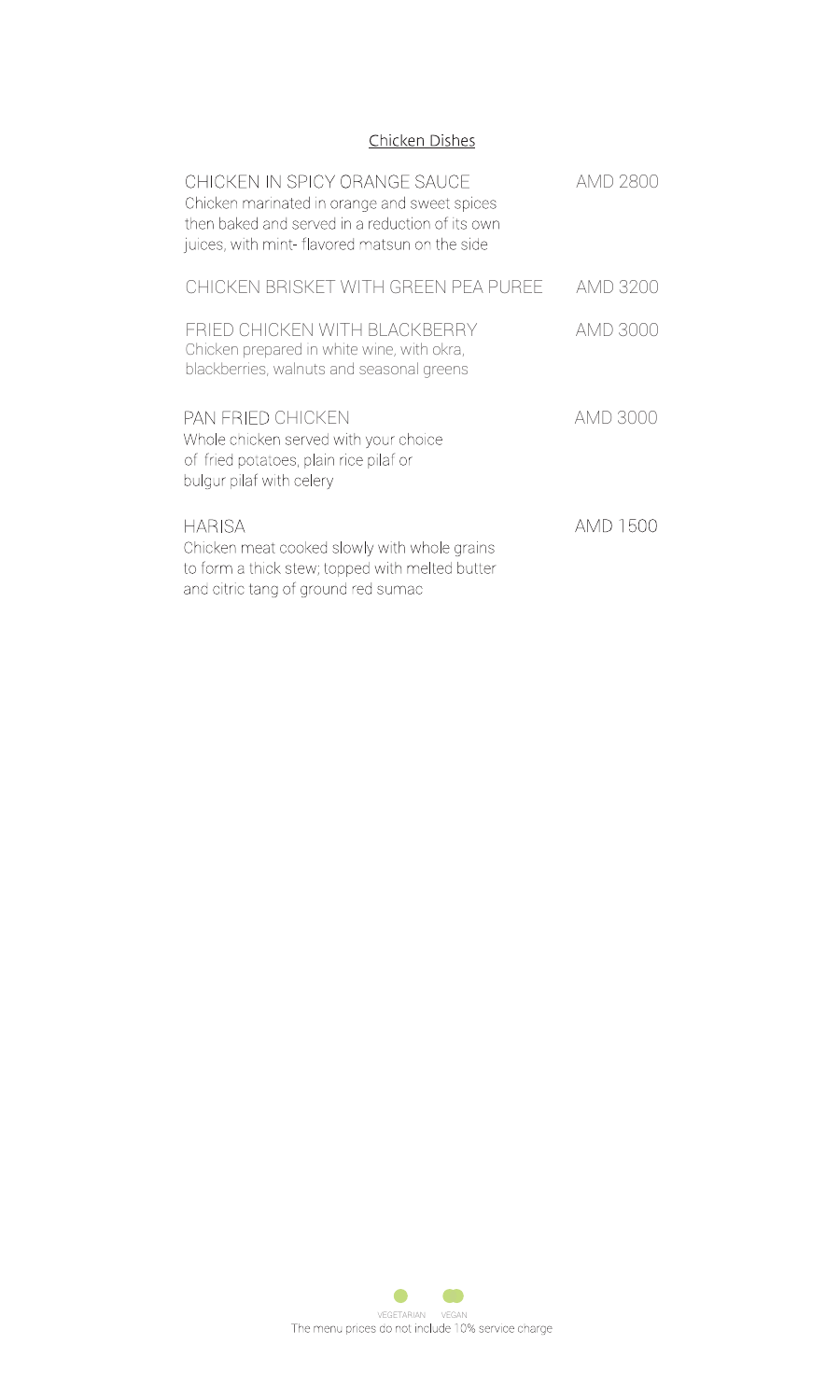### **Fish Dishes**

| <b>TROUT FILLET ROLLS WITH</b><br>ARMENIAN GREENS<br>Oven-baked trout fillet served with<br>pan-seared seasonal greens       | AMD 4500        |
|------------------------------------------------------------------------------------------------------------------------------|-----------------|
| <b>TROUT FILLET WITH</b><br>FRIED MUSHROOMS<br>Armenian trout served on top of fried<br>champignon mushrooms                 | <b>AMD 4500</b> |
| TROUT FILLET IN LAVASH<br>Trout fillet baked in a lavash shell together with<br>seasonal vegetables and mild, stringy cheese | AMD 3800        |
| OVEN-BAKED WHOLE TROUT<br>STUFFED WITH VEGETABLES                                                                            | AMD 4500        |

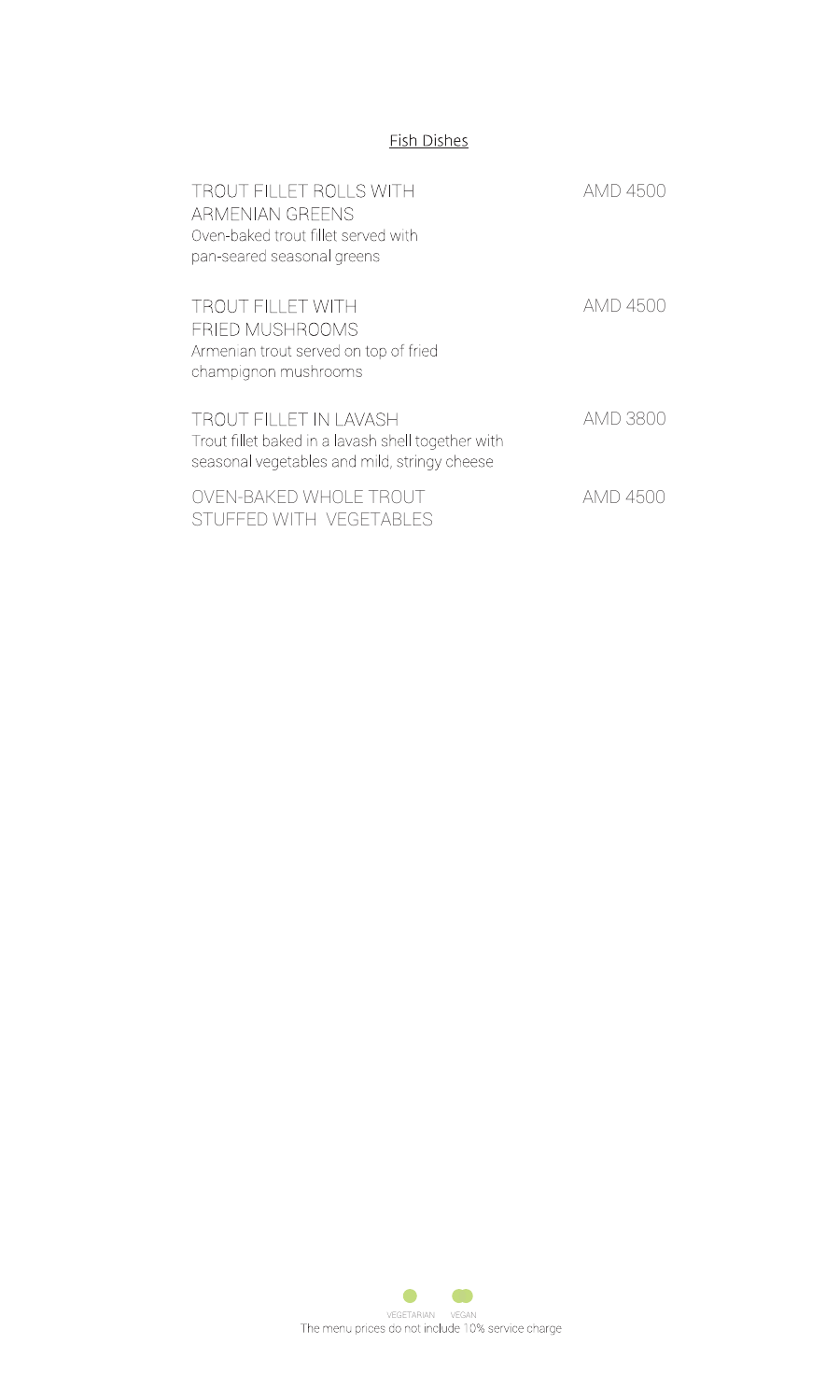### **Barbecue**

| MUSHROOMS STUFFED WITH<br>SULUGUNI CHEESE AND BARBECUED                                                                | AMD 3000 |
|------------------------------------------------------------------------------------------------------------------------|----------|
| <b>CHICKEN BARBECUED</b><br>Chicken cubes marinated in a blend of lemon<br>and spices, barbecued with pepper and onion | AMD 2800 |
| <b>WHOLE TROUT BARBECUED</b><br>Whole trout seasoned with red pepper<br>and tomato sauce and barbecued                 | AMD 4500 |
| PORK BARBECUED<br>Pork seasoned simply with fresh herbs,<br>onions and barbecued                                       | AMD 4200 |
| <b>BARBECUED PORK CHOPS</b>                                                                                            | AMD 4500 |
| <b>BEEF FILLET BARBECUED</b><br>Beef seasoned simply with fresh herbs,<br>onions and barbecued                         | AMD 4800 |
| BARBECUED LAMB CHOPS                                                                                                   | AMD 4200 |